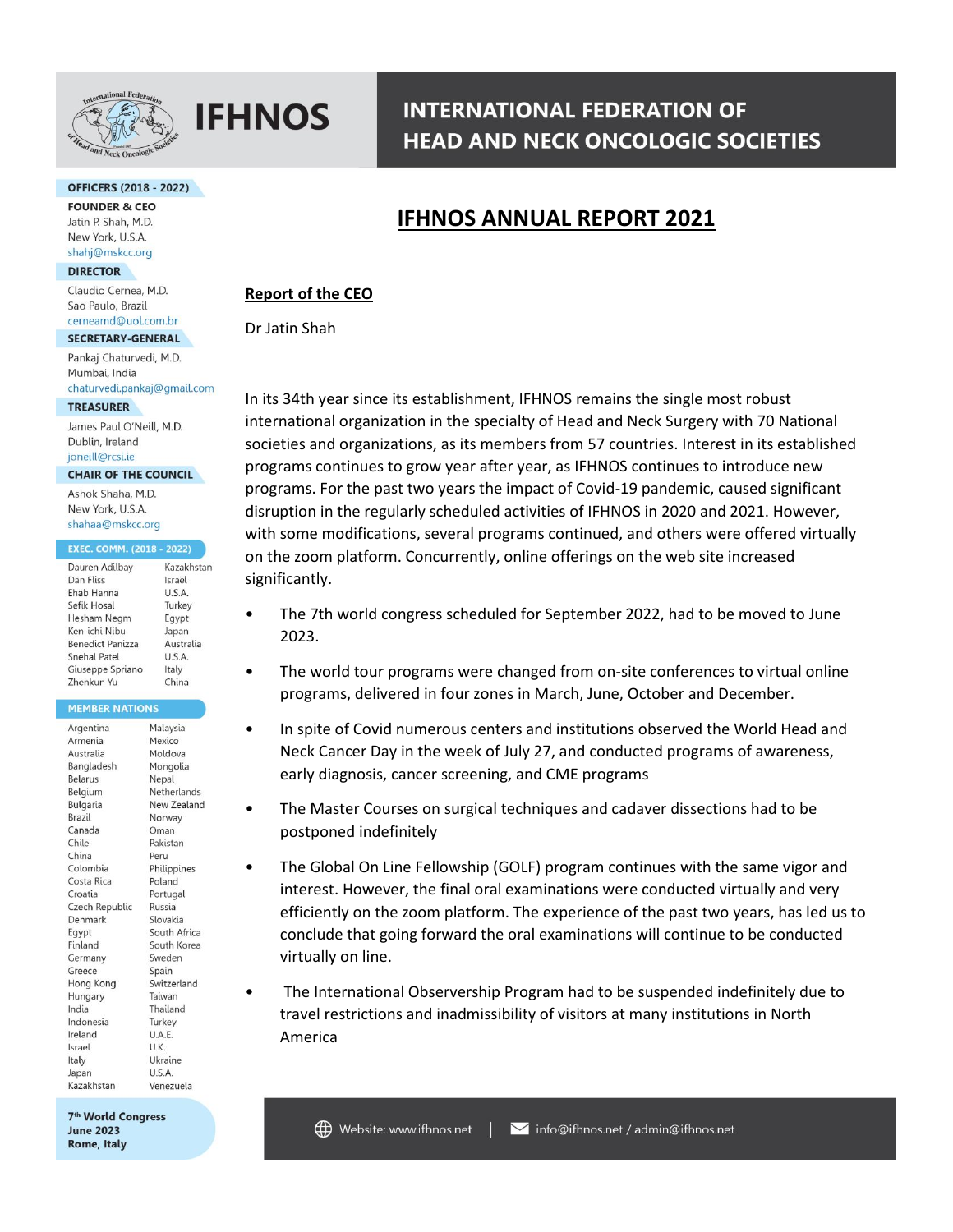

#### **OFFICERS (2018 - 2022)**

**FOUNDER & CEO** Jatin P. Shah, M.D. New York, U.S.A. shahj@mskcc.org

#### **DIRECTOR**

Claudio Cernea, M.D. Sao Paulo, Brazil cerneamd@uol.com.br

#### SECRETARY-GENERAL

Pankaj Chaturvedi, M.D. Mumbai, India chaturvedi.pankaj@gmail.com

#### **TREASURER**

James Paul O'Neill, M.D. Dublin, Ireland joneill@rcsi.ie

#### **CHAIR OF THE COUNCIL**

Ashok Shaha, M.D. New York, U.S.A. shahaa@mskcc.org

#### EXEC. COMM. (2018 - 2022)

| Dauren Adilbay          | Kazakhstan |
|-------------------------|------------|
| Dan Fliss               | Israel     |
| Ehab Hanna              | U.S.A.     |
| Sefik Hosal             | Turkey     |
| Hesham Negm             | Egypt      |
| Ken-ichi Nibu           | Japan      |
| <b>Benedict Panizza</b> | Australia  |
| Snehal Patel            | U.S.A.     |
| Giuseppe Spriano        | Italy      |
| Zhenkun Yu              | China      |

#### **MEMBER NATIONS**

| Argentina      | Malaysia     |
|----------------|--------------|
| Armenia        | Mexico       |
| Australia      | Moldova      |
| Bangladesh     | Mongolia     |
| <b>Belarus</b> | Nepal        |
| Belgium        | Netherlands  |
| Bulgaria       | New Zealand  |
| Brazil         | Norway       |
| Canada         | Oman         |
| Chile          | Pakistan     |
| China          | Peru         |
| Colombia       | Philippines  |
| Costa Rica     | Poland       |
| Croatia        | Portugal     |
| Czech Republic | Russia       |
| Denmark        | Slovakia     |
| Eqypt          | South Africa |
| Finland        | South Korea  |
| Germany        | Sweden       |
| Greece         | Spain        |
| Hong Kong      | Switzerland  |
| Hungary        | Taiwan       |
| India          | Thailand     |
| Indonesia      | Turkey       |
| Ireland        | U.A.E.       |
| Israel         | U.K.         |
| Italy          | Ukraine      |
| Japan          | U.S.A.       |
| Kazakhstan     | Venezuela    |

7<sup>th</sup> World Congress **June 2023** Rome, Italy

• Educational activities and offerings on the website www.ifhnos.net, have increased significantly with addition of several new lectures, videos of procedures, and article citations of "what's new in the literature"

**INTERNATIONAL FEDERATION OF** 

**HEAD AND NECK ONCOLOGIC SOCIETIES** 

- A new program of a comprehensive hands on clinical and academic training called the "International Fellowship in Head and Neck Surgery" (IFHNS), was introduced this year. This program will offer a one year of clinical fellowship in an approved center of excellence in Head and Neck surgery around the world, and will require completion of the GOLF program. Upon completion of the program, candidates will be awarded the degree of "IFHNS", giving them international recognition as a welltrained Head and Neck Surgeon. At the moment the approvals process for several centers is on way, and it is expected that by mid-2022, these fellowship positions will be available to prospective candidates.
- While the near future remains uncertain for on-site activities for IFHNOS, we will continue to strive to maintain the thrust of education, training and camaraderie, through virtual platforms in Head and Neck Surgery and Oncology
- We are hopeful that situation might ease a bit in 2022.

## **Director`s Message**

By Prof Claudio Cernea

The International Federation of Head and Neck Oncologic Societies (IFHNOS) has struggled to keep its endeavor to promote continuous education in the field of head and neck oncology during these last 2 years, while the COVID-19 was negatively impacting the whole world. Obviously, this has been a very difficult task, but the Council and the Executive Committee are doing their best to minimize the damage. Therefore, they decided to postpone the realization of the 7th World Congress of the International Federation of Head and Neck Oncologic Societies to the first semester of 2023, in order to assure its viability. Undoubtedly, the World Congress is one of the most important events in the field of head and neck oncology, and has been an invaluable opportunity for physicians, residents and medical students from all parts of the world to update their knowledge, as well as to interact with some of the most renowned specialists. In 2023, the 7th World Congress of the International Federation of Head and Neck Oncologic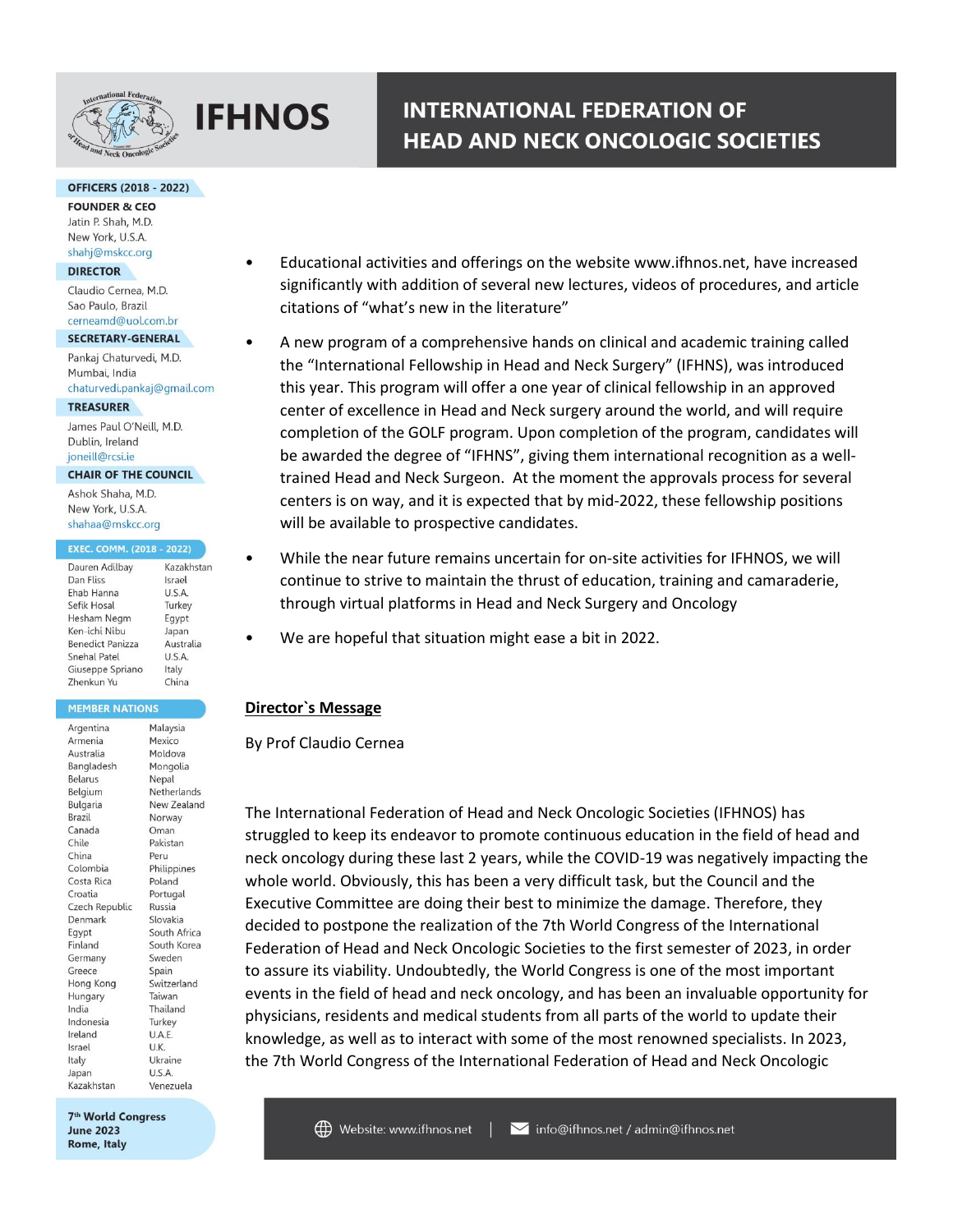

#### **OFFICERS (2018 - 2022)**

**FOUNDER & CEO** Jatin P. Shah, M.D. New York, U.S.A. shahj@mskcc.org

#### **DIRECTOR**

Claudio Cernea, M.D. Sao Paulo, Brazil cerneamd@uol.com.br

#### SECRETARY-GENERAL

Pankaj Chaturvedi, M.D. Mumbai, India chaturvedi.pankaj@gmail.com

#### **TREASURER**

James Paul O'Neill, M.D. Dublin, Ireland joneill@rcsi.ie

#### **CHAIR OF THE COUNCIL**

Ashok Shaha, M.D. New York, U.S.A. shahaa@mskcc.org

#### EXEC. COMM. (2018 - 2022)

| Dauren Adilbay          | Kazakhstar |
|-------------------------|------------|
| Dan Fliss               | Israel     |
| Ehab Hanna              | U.S.A.     |
| Sefik Hosal             | Turkey     |
| Hesham Negm             | Egypt      |
| Ken-ichi Nibu           | Japan      |
| <b>Benedict Panizza</b> | Australia  |
| Snehal Patel            | U.S.A.     |
| Giuseppe Spriano        | Italy      |
| Zhenkun Yu              | China      |

#### **MEMBER NATIONS**

| Argentina      | Malaysia        |
|----------------|-----------------|
| Armenia        | Mexico          |
| Australia      | Moldova         |
| Bangladesh     | Mongolia        |
| Belarus        | Nepal           |
| Belgium        | Netherlands     |
| Bulgaria       | New Zealand     |
| Brazil         | Norway          |
| Canada         | Oman            |
| Chile          | Pakistan        |
| China          | Peru            |
| Colombia       | Philippines     |
| Costa Rica     | Poland          |
| Croatia        | Portugal        |
| Czech Republic | Russia          |
| Denmark        | Slovakia        |
| Egypt          | South Africa    |
| Finland        | South Korea     |
| Germany        | Sweden          |
| Greece         | Spain           |
| Hong Kong      | Switzerland     |
| Hungary        | Taiwan          |
| India          | Thailand        |
| Indonesia      | Turkey          |
| Ireland        | U.A.E.          |
| Israel         | U.K.            |
| Italy          | Ukraine         |
| Japan          | U.S.A.          |
| Kazakhetan     | Van<br>anazuela |

7<sup>th</sup> World Congress **June 2023** Rome, Italy

# **INTERNATIONAL FEDERATION OF HEAD AND NECK ONCOLOGIC SOCIETIES**

Societies will be held at the wonderful city of Rome. It is important to emphasize that the 8th World Congress of the International Federation of Head and Neck Oncologic Societies is already confirmed to take place at Brisbane, Australia, in 2026.

# **Global On Line Fellowship**

## Dr James Paul O'Neill

The Global On Line Fellowship (GOLF) program continues to provide an excellent educational platform to trainees across the World. In total 322 students have graduated from 56 countries.

Given the COVID pandemic we have continued to conduct virtual oral examinations to our candidates that have successfully completed the 'online examination' components. From our recent class- final oral examinations, 21 candidates passed, 9 candidates achieved a high pass and 10 candidates failed.

Our current class numbers are 53 in the Class 7 (2020-2022) and 38 in Class 8 (2021Oct-2023). Class 8 have their first examination January 12, 2022.

In April 2022 we will begin a dedicated recruitment drive for Class 9 of the GOLF program. We intend to ask our graduates their reasoning for completing the GOLF program and the benefits they have gained from the overall experience.

We are very grateful to our examination committee who continue to write questions for the online component and indeed the oral examiners. The experience is unique and our students continue to report the improvement in their understanding of the diagnostics and multidisciplinary management of Head and Neck disease.

## **International Observership Program**

Dr Ashok R. Shaha

The IOP program was started in 2014 through the generosity of "Shah Foundation" for worthy candidates between 4-5 every year. These candidates will visit the center of excellence in Head and Neck Oncology of their choice and spend a month as a clinical observer under the mentorship of the head and neck leader of their choice. Obviously, starting from March of 2020 because of the Covid-19 this program is on hold primarily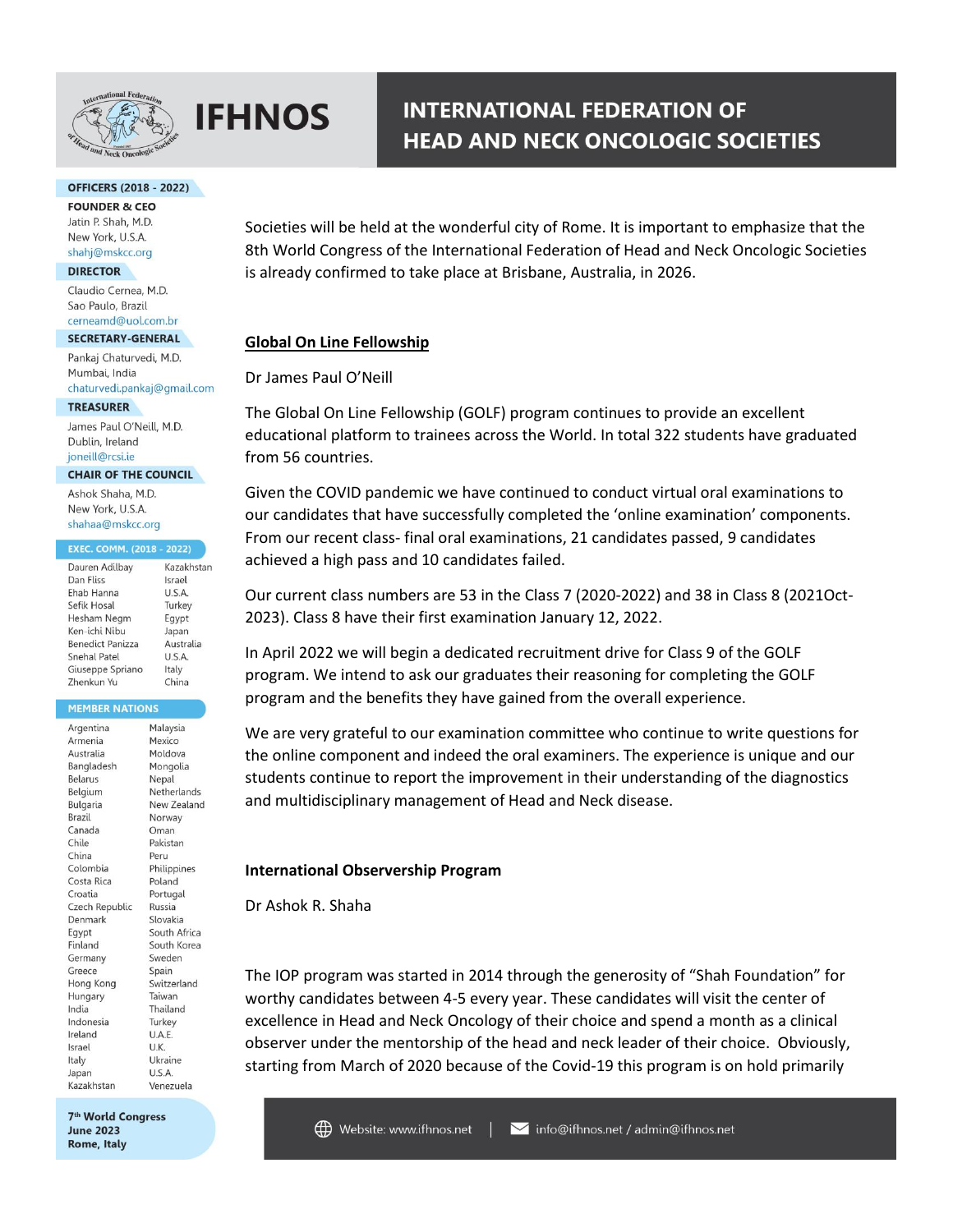

### **OFFICERS (2018 - 2022)**

**FOUNDER & CEO** Jatin P. Shah, M.D. New York, U.S.A. shahj@mskcc.org

#### **DIRECTOR**

Claudio Cernea, M.D. Sao Paulo, Brazil cerneamd@uol.com.br

#### SECRETARY-GENERAL

Pankaj Chaturvedi, M.D. Mumbai, India chaturvedi.pankaj@gmail.com

**TREASURER** 

James Paul O'Neill, M.D. Dublin, Ireland joneill@rcsi.ie

### **CHAIR OF THE COUNCIL**

Ashok Shaha, M.D. New York, U.S.A. shahaa@mskcc.org

#### **EXEC. COMM. (2018 - 2022)**

| Dauren Adilbay          | Kazakhstan |
|-------------------------|------------|
| Dan Fliss               | Israel     |
| Ehab Hanna              | U.S.A.     |
| Sefik Hosal             | Turkey     |
| Hesham Negm             | Egypt      |
| Ken-ichi Nibu           | Japan      |
| <b>Benedict Panizza</b> | Australia  |
| Snehal Patel            | U.S.A.     |
| Giuseppe Spriano        | Italy      |
| <b>Zhenkun Yu</b>       | China      |

#### **MEMBER NATIONS**

| Argentina      | Malaysia     |
|----------------|--------------|
| Armenia        | Mexico       |
| Australia      | Moldova      |
| Bangladesh     | Mongolia     |
| Belarus        | Nepal        |
| Belgium        | Netherlands  |
| Bulgaria       | New Zealand  |
| Brazil         | Norway       |
| Canada         | Oman         |
| Chile          | Pakistan     |
| China          | Peru         |
| Colombia       | Philippines  |
| Costa Rica     | Poland       |
| Croatia        | Portugal     |
| Czech Republic | Russia       |
| Denmark        | Slovakia     |
| Eqypt          | South Africa |
| Finland        | South Korea  |
| Germany        | Sweden       |
| Greece         | Spain        |
| Hong Kong      | Switzerland  |
| Hungary        | Taiwan       |
| India          | Thailand     |
| Indonesia      | Turkey       |
| Ireland        | U.A.E.       |
| Israel         | U.K.         |
| Italy          | Ukraine      |
| Japan          | U.S.A.       |
| Kazakhstan     | Venezuela    |

7<sup>th</sup> World Congress **June 2023** Rome, Italy

because the host institutions are not allowing any clinical observership programs. Hopefully, this will open up as Covid-19 gets over with and we may be able to invite IOP candidates starting September of 2022. The current details of the program are as follows:

| 2014 – 5 candidates |
|---------------------|
|                     |

2015 – 4 candidates

2016 – 4 candidates

2017 – 4 candidates

2018 – 3 candidates

 $2019 - 5$  candidates

The total number of candidates awarded IOP over the last six years is 25. This has been a wonderful program from the point of view of the candidates as they can get financial support for their visit to a major head and neck cancer center.

# **IFHNOS Virtual Tour 2021**

## Dr Pankaj Chaturvedi

In view of the global COVID-19 pandemic the Annual IFHNOS world tour was organized successfully in four zones on Zone 1 (North & South America) May 29th,

Zone 2 (Europe & Africa) October 2nd, Zone 3 (West Asia and Middle East) December 4th and Zone 4 (East Asia & Oceania) July 31st. The registration fees were \$100 for a single zone, \$150 for two, \$250 for three and \$300 for all zones. Delegates from Medium and Low-income criteria were given a 50% discount.

- Total delegate registrations for zones 1,2,3 and 4 was 115, 168, 159 and 121 respectively while total Faculty registrations were 107, 89, 88 and 89 respectively.
- Seventy-five delegates registered for all four zones, 15 for three zones, 25 for two and 50 delegates registered for a single zone.
- Total income generated by delegate registration was \$39,675 and by sponsorship was \$3000, while total expenditure was \$5,008 thus generating a net profit of \$37,667 for the organization.

# **INTERNATIONAL FEDERATION OF HEAD AND NECK ONCOLOGIC SOCIETIES**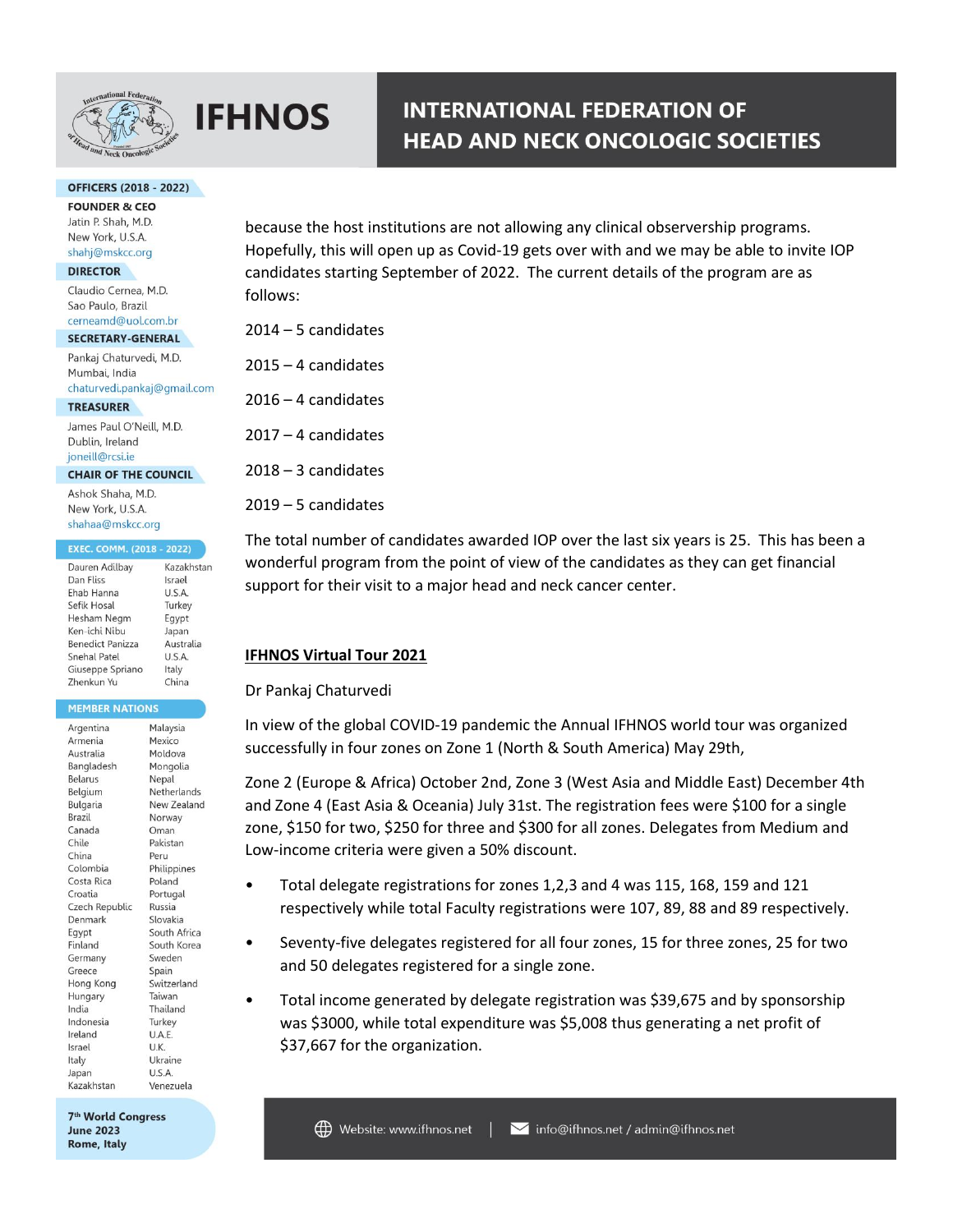

# **INTERNATIONAL FEDERATION OF HEAD AND NECK ONCOLOGIC SOCIETIES**

### **OFFICERS (2018 - 2022)**

**FOUNDER & CEO** Jatin P. Shah, M.D. New York, U.S.A. shahj@mskcc.org

#### **DIRECTOR**

Claudio Cernea, M.D. Sao Paulo, Brazil cerneamd@uol.com.br

#### SECRETARY-GENERAL

Pankaj Chaturvedi, M.D. Mumbai, India chaturvedi.pankaj@gmail.com

#### **TREASURER**

James Paul O'Neill, M.D. Dublin, Ireland joneill@rcsi.ie

# **CHAIR OF THE COUNCIL**

Ashok Shaha, M.D. New York, U.S.A. shahaa@mskcc.org

#### **EXEC. COMM. (2018 - 2022)**

| Dauren Adilbay          | Kazakhstan |
|-------------------------|------------|
| Dan Fliss               | Israel     |
| Ehab Hanna              | U.S.A.     |
| Sefik Hosal             | Turkey     |
| Hesham Negm             | Egypt      |
| Ken-ichi Nibu           | Japan      |
| <b>Benedict Panizza</b> | Australia  |
| Snehal Patel            | U.S.A.     |
| Giuseppe Spriano        | Italy      |
| Zhenkun Yu              | China      |

### **MEMBER NATIONS**

| Argentina       | Malaysia     |
|-----------------|--------------|
| Armenia         | Mexico       |
| Australia       | Moldova      |
| Bangladesh      | Mongolia     |
| Belarus         | Nepal        |
| Belgium         | Netherlands  |
| <b>Bulgaria</b> | New Zealand  |
| Brazil          | Norway       |
| Canada          | Oman         |
| Chile           | Pakistan     |
| China           | Peru         |
| Colombia        | Philippines  |
| Costa Rica      | Poland       |
| Croatia         | Portugal     |
| Czech Republic  | Russia       |
| Denmark         | Slovakia     |
| Egypt           | South Africa |
| Finland         | South Korea  |
| Germany         | Sweden       |
| Greece          | Spain        |
| Hong Kong       | Switzerland  |
| Hungary         | Taiwan       |
| India           | Thailand     |
| Indonesia       | Turkey       |
| Ireland         | U.A.E.       |
| Israel          | U.K.         |
| Italy           | Ukraine      |
| Japan           | U.S.A.       |
| Kazakhstan      | Venezuela    |

7<sup>th</sup> World Congress **June 2023** Rome, Italy

# **Social Media Updates**

Dr Sandro Porceddu and Dr Apurva Garg

IFHNOS is now present in all popular social media websites and apps, IFHNOS LinkedIn page has been created this year. Social media outreach has further increased the reach of IFHNOS amongst the Head & Neck Oncologist worldwide specially in the age group 25-44 years. It has also helped in increasing the awareness about Head Neck Cancers amongst patients and common people.

- This year saw over 50-200 % growth in our social media following across the different platforms, with Instagram getting the maximum new followers.
- Over 50% of our followers are from India followed by USA, Latin America and over 1/3rd are females. Hence, we need to concentrate more on Europe, Africa, Eastern Asia and Australia to increase our follower base.
- All the core members are being encouraged to increase their social media presence and share, tag, retweet IFHNOS posts to increase their reach many folds.
- The number of posts from the IFHNOS social media handles will be further increased in 2022, with the support from the core members and the IFHNOS app with added features our social media outreach is expected to grow 2-3 times in the coming year.

# **Online Tutorial**

Dr Vincent Vander Poorten

IFHNOS introduced a new section of Online video lectures by World Leaders in Head & Neck Surgery and Oncology.

- We have sent invites to many prominent leaders and have received four videos from Professors Pierre Delaere, Cesare Piazza, Vincent Vander Poorten and Tan which have been uploaded on the IFHNOS website and YouTube Channel.
- Professors De Bree, Jonathan Clarke, Hans Langendijk, Paolo Castelnuovo and Bob Ferris have agreed to send their videos shortly which will be uploaded in early 2022.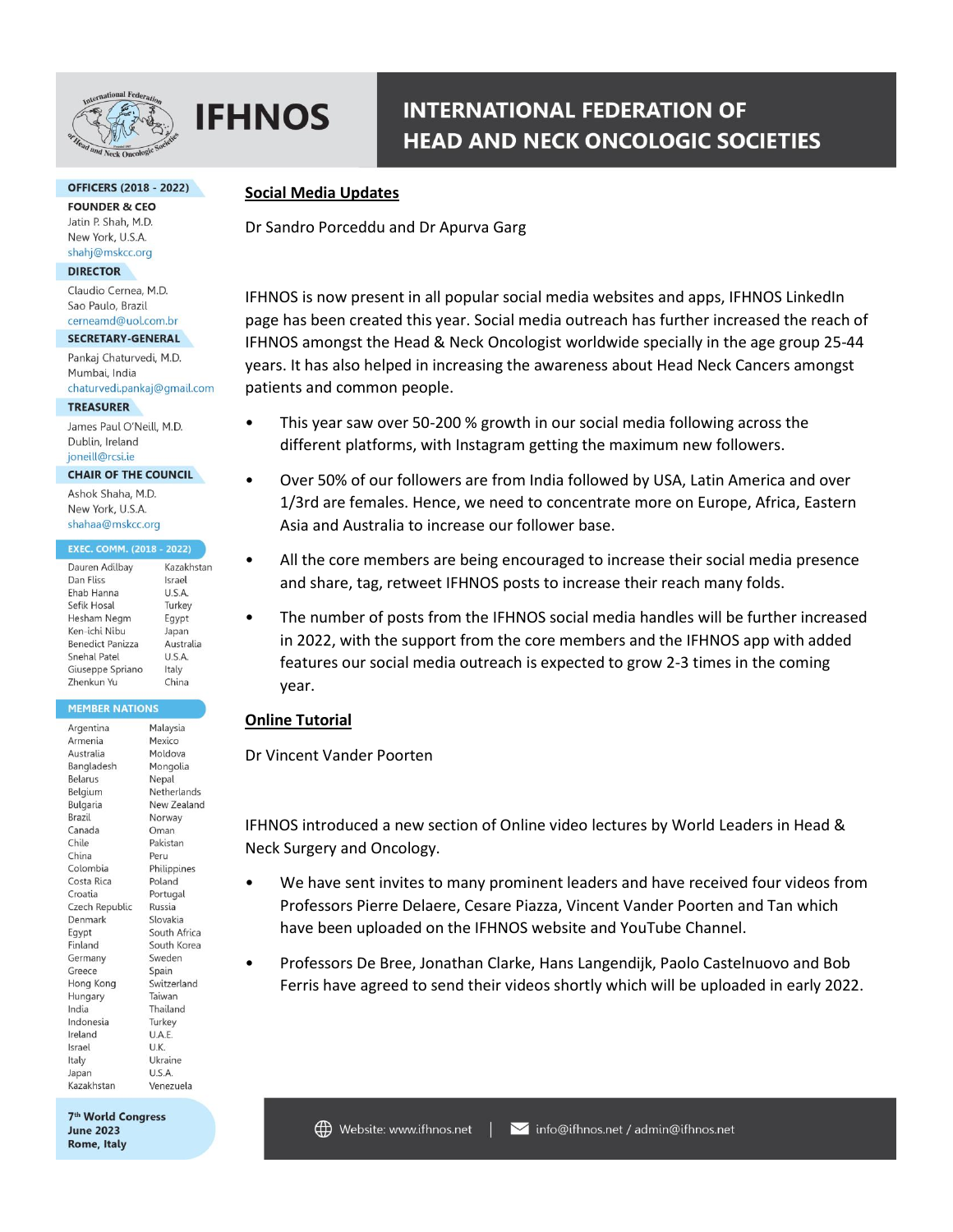

### **OFFICERS (2018 - 2022)**

**FOUNDER & CEO** Jatin P. Shah, M.D. New York, U.S.A. shahj@mskcc.org

#### **DIRECTOR**

Claudio Cernea, M.D. Sao Paulo, Brazil cerneamd@uol.com.br

#### SECRETARY-GENERAL

Pankaj Chaturvedi, M.D. Mumbai, India chaturvedi.pankaj@gmail.com

**TREASURER** 

James Paul O'Neill, M.D. Dublin, Ireland joneill@rcsi.ie

#### **CHAIR OF THE COUNCIL**

Ashok Shaha, M.D. New York, U.S.A. shahaa@mskcc.org

#### **EXEC. COMM. (2018 - 2022)**

| Dauren Adilbay    | Kazakhstar |
|-------------------|------------|
| Dan Fliss         | Israel     |
| Ehab Hanna        | U.S.A.     |
| Sefik Hosal       | Turkey     |
| Hesham Negm       | Egypt      |
| Ken-ichi Nibu     | Japan      |
| Benedict Panizza  | Australia  |
| Snehal Patel      | U.S.A.     |
| Giuseppe Spriano  | Italy      |
| <b>Zhenkun Yu</b> | China      |

#### **MEMBER NATIONS**

| Argentina      | Malaysia     |
|----------------|--------------|
| Armenia        | Mexico       |
| Australia      | Moldova      |
| Bangladesh     | Mongolia     |
| <b>Belarus</b> | Nepal        |
| Belgium        | Netherlands  |
| Bulgaria       | New Zealand  |
| Brazil         | Norway       |
| Canada         | Oman         |
| Chile          | Pakistan     |
| China          | Peru         |
| Colombia       | Philippines  |
| Costa Rica     | Poland       |
| Croatia        | Portugal     |
| Czech Republic | Russia       |
| Denmark        | Slovakia     |
| Eqypt          | South Africa |
| Finland        | South Korea  |
| Germany        | Sweden       |
| Greece         | Spain        |
| Hong Kong      | Switzerland  |
| Hungary        | Taiwan       |
| India          | Thailand     |
| Indonesia      | Turkey       |
| Ireland        | U.A.E.       |
| Israel         | U.K.         |
| Italy          | Ukraine      |
| Japan          | U.S.A.       |
| Kazakhstan     | Venezuela    |

7<sup>th</sup> World Congress **June 2023** Rome, Italy

# **INTERNATIONAL FEDERATION OF HEAD AND NECK ONCOLOGIC SOCIETIES**

## **World Congress**

Dr Giuseppe Spriano

Regarding the 7th IFHNOS World Congress, due to the current COVID-19 pandemic situation still in place and compelling in many countries it was decided to postpone the Congress.

This was mainly due to two reasons. In fact, 2022 will host other congresses and meetings which were both postponed from 2021; therefore, some concerns were raised whether they would constitute a "competition" for our Congress, both in terms of audience and sponsorship opportunities. Furthermore, we hope that by moving it up a few months we will be able to host our 7th IFHNOS World Congress as an only-physical meeting, without having the need to come up with complicated hybrid solutions.

After discussion, proposed dates for the 7th IFHNOS World Congress are June 21-25, 2023.

IFHNOS Societies which have already committed to participating to the Congress with a Society Symposium will be notified of the change and their original proposal will be considered valid for the new dates.

## **IFHNOS APP**

Dauren Adilbay and Rogerio Deviditis

To attract more interest and active users from head and neck oncology community and member societies, IFHNOS council decided to update the IFHNOS app. After discussion, several points have been made, and the work on the upcoming update have been started with the developers.

The new update will include several features, that will make app user friendly, useful for everyday and conference use.

The app is going to be a platform for interaction between physicians interested in head and neck oncology worldwide.

The app will give member societies an interactive page for posting their news and for use as their official page.